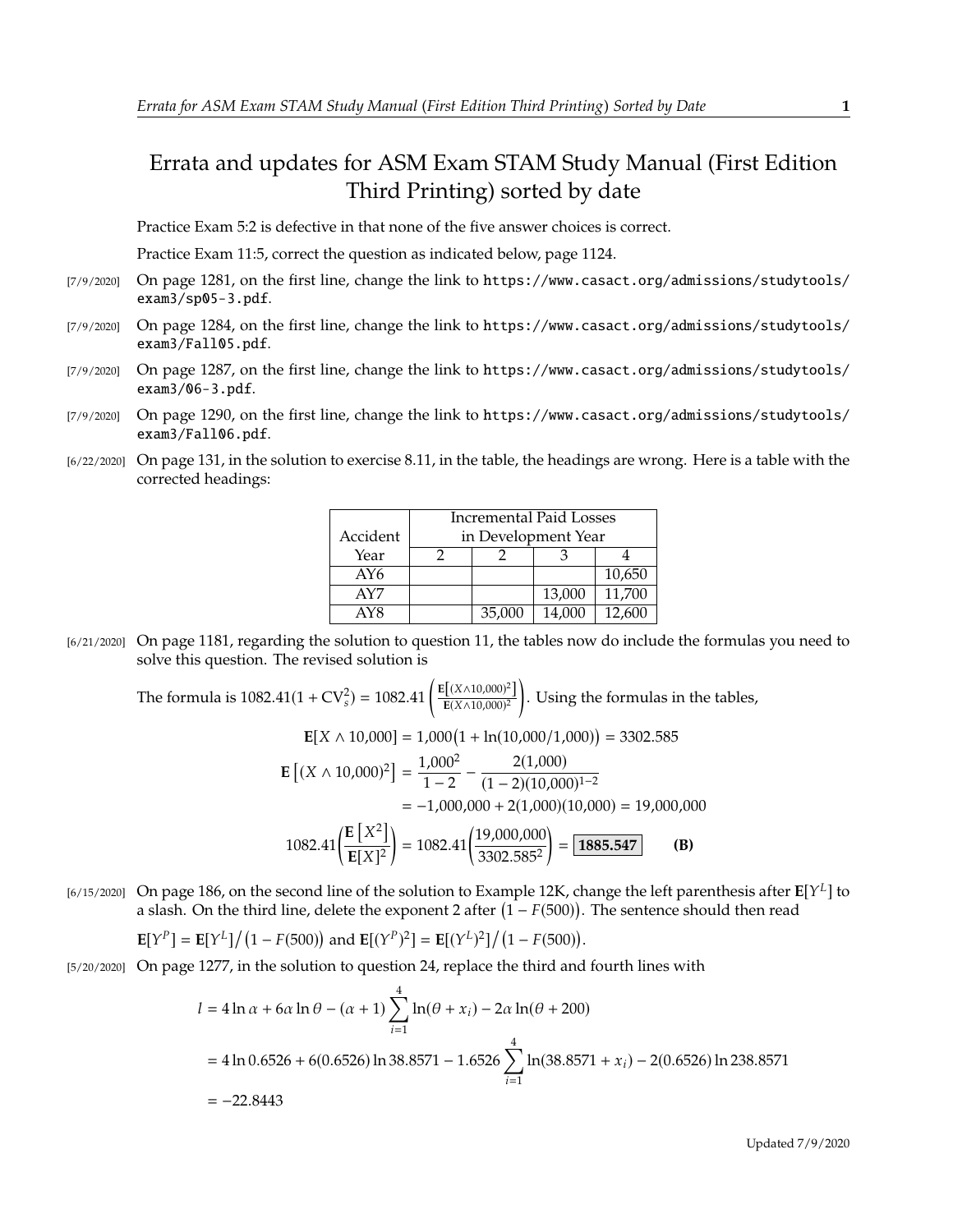- [5/5/2020] On page 1265, in the solution to question 19, on lines 3–7, change every X to  $X \wedge 20$ . On line 8, change "calculate above" to "calculated above". On the third line from the end, change  $10 \le 10 \le 20$  to  $10 \le X < 20$ . The last line should be split into two lines; the split is between 114.6 and Var( $X \wedge 20$ ).
- [4/24/2020] On page 148, in the solution to Example 10D, replace the paragraph beginning "To fix the bias" with

To fix the bias of the loss cost method, we adjust the exposures. The adjustment consists of setting the number of exposures for each policyholder equal to the class differential. In this example, since we are not given the classes or their differentials, we need to know the base rate. The final indicated territory differentials will not vary as a function of the base rate, but we need it to calculate the average class differential. So let's assume that the base rate in Territory 1 is 600. Then, since the average rate equals the base rate, the average class differential is 1 and no adjustment is needed to Territory 1 exposures; they are  $90,000/600 = 150.$ 

Now let's move on to Territory 2. Here, the base rate is  $600(1.25) = 750$ . But the average rate is 800. The average class differential is 800/750. So we multiply the number of exposures by 800/750 to obtain the adjusted exposures, weighted by class. This is equivalent to setting the adjusted number of exposures for each insured equal to the class differential for that insured. The number of exposures is <sup>40</sup>,000/<sup>800</sup> <sup>=</sup> 50, so the adjusted number of exposures is  $50(800/750) = 160/3$ .

In Territory 3, the base rate is  $600(1.6) = 960$  and the average rate is 1,200, making the average class differential 1200/960. So we multiply exposures,  $60,000/1,200 = 50$  by 1,200/960, getting  $50(1,200/960) =$ <sup>62</sup>.5.

Using these adjusted exposures, the loss cost is  $28,000/(160/3) = 525$  in Territory 2 and  $36,000/62.5 = 576$ in Territory 3. Dividing these by the 300 loss cost of Territory 1, we get <sup>525</sup>/<sup>300</sup> <sup>=</sup> <sup>1</sup>.<sup>75</sup> for Territory 2 and  $576/300 = 1.92$  for Territory 3, the same as with the loss ratio method.

[4/24/2020] On page 1124, in question 5, after the table, add

The base rate for Territory 1 is 300.

[4/24/2020] On page 1259, replace the solution to question 5 with

The number of exposures in Territory 1 is  $45,000/300 = 150$ . Since the base rate in Territory 1 is 300, this implies that the average class differential in Territory 1 is 1, so that base exposures in Territory 1 equal exposures in Territory 1, or 150.

In Territory 2, the base rate is  $300(1.2) = 360$  and the average rate is 400. So each exposure is given a weight of  $400/360 = 10/9$ . There are  $40,000/400 = 100$  exposures, so there are  $100(10/9) = 111\frac{1}{9}$  base exposures. **(B)**

- [4/21/2020] On page 1125, in question 2, on the last line of the table under "Deductible 1000", change the periods to commas: 1.727 should be 1,727 and 3.558.799 should be 3,558,799.
- [4/3/2020] On page 1247, in the solution to question 3, on the second line, change "greater" to "less".
- [4/2/2020] On page 1111, in question 31, delete statement (i).
- [3/31/2020] On page 1242, in the solution to question 23, on the fourth line, delete the 2 in  $2(1 \alpha)$ . The factor 2 was already multiplied by 0.1 and 0.2 in the expression, which has 0.2 and 0.4. Two lines after this line, delete the parenthesized statement "(in the following expression, 2 was canceled)".
- [3/7/2020] On page 138, in exercise 9.4, in the second table, change "Calendar Year" to "Accident Year" and change CY1, CY2, CY3, CY4 to AY1, AY2, AY3, AY4.
- [1/7/2020] On page 799, replace the graph in Figure 44.1 with